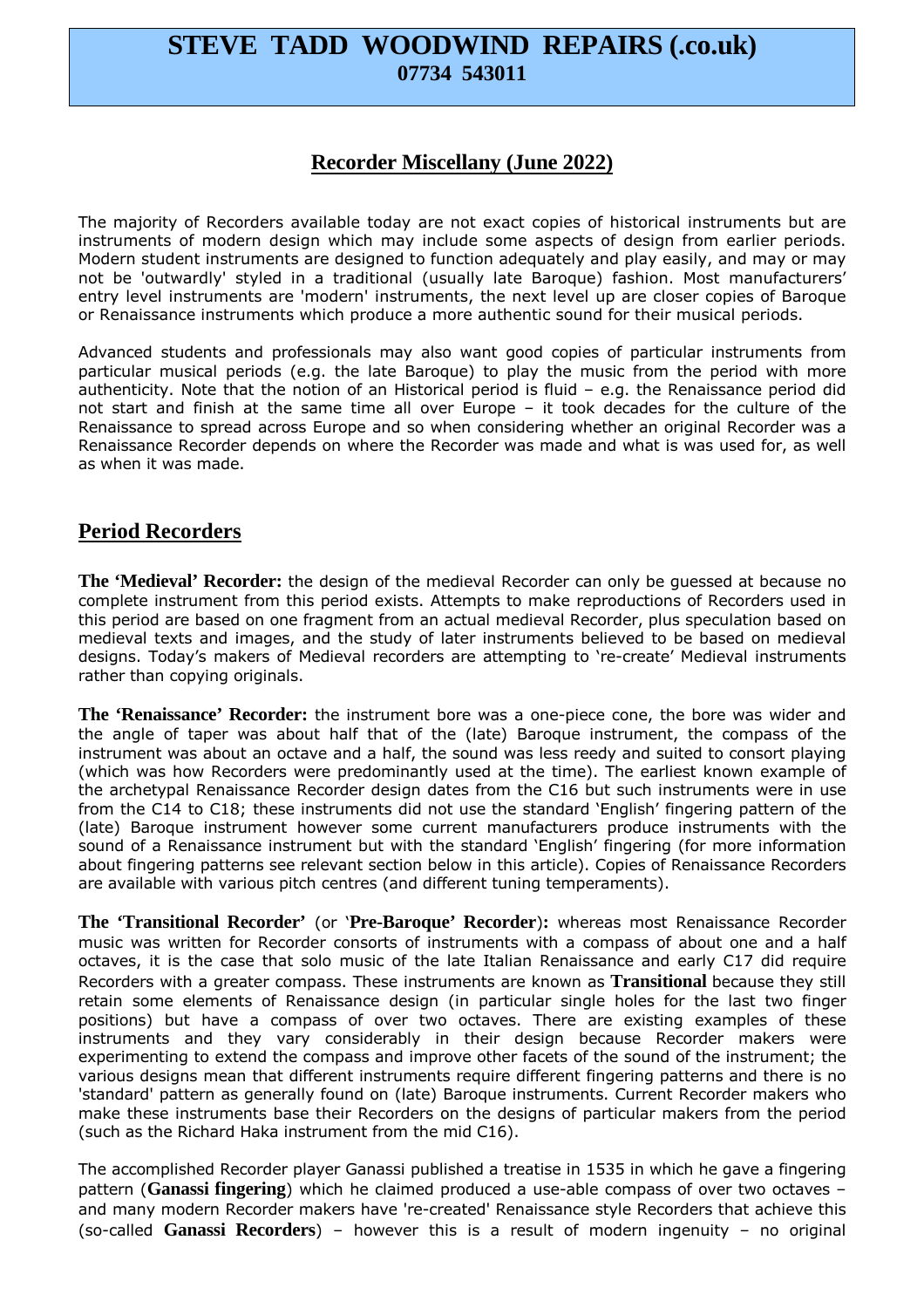contemporaneous Renaissance Recorder has been found that has this compass (it is now believed that he achieved different high notes on different Recorders and that he could not produce a useable compass of over two octaves on any one individual Recorder) and so makers of Ganassi Recorders are not copying an original design, but like makers of Medieval Recorders, they are attempting to re-create an instrument with the information they have.

**The (late) Baroque Recorder:** this is the most common recorder design in use as resuscitated by Dolmetsch and others. Dolmetsch based his copy on an English instrument from C18 that was an instrument in the style of the re-modeled design by Hotteterre of Paris. It had 3 sections: a cylindrical head, a conical body, and a conical foot joint (the sections were not always made separately on the smaller sizes of Recorder) and has a compass of over two octaves. Student models are usually in A=440 Hz but professional recorders are available in various other pitch centres to help re-create an 'authentic' historical sound. Particular models copied are by late Baroque instrument makers such as: P Bressan, J Denner, Rippert, Rottenburgh, Scherer, T Stanesby Senior, T Stanesby Junior, J Steenbergen, Terton, and Wyne. Some Recorder makers of professional late Baroque instruments do not copy an original instrument but base their instruments on the Baroque design principles in order to 're-create' Baroque Recorders.

**The 'Contemporary' Recorder:** Contemporary instruments are aimed at performers who will be performing contemporary music as well as historical music – these instruments are designed to be easier to play in the 3<sup>rd</sup> register and to have greater volume and thus meet the demands of contemporary music or to play historical music in a contemporary fashion (as with all but the most recent classical music there is a choice to made on how the music is performed – is it to be performed in a period fashion, or a contemporary fashion, or some combination of both approaches?).

### **Recorder pitch**

Standard pitch has been established at  $A' = 440$  (hertz) since 1945ce and most instruments are manufactured at this pitch although some wind instruments are manufactured with a pitch centre of  $A = 442$  to give a certain brightness to the sound. In the centuries before 1945ce the tuning of the note 'A' depended on geography - instruments built in any particular location were tuned to what was considered the pitch of 'A' in that location and at that time.

Recorders today are mainly produced at A=440 and at A=442 but they are also produced at a range of other pitches to try to give an authentic re-creation of the sound of the music of particular historical periods and locations.

The three other frequencies of 'A' that are regularly used by modern makers are: A=392, referred to as 'French Baroque pitch'; A=415, referred to as 'Baroque chamber pitch' (but commonly used for Renaissance instruments); and A=466, referred to as 'Baroque church pitch'. Some makers produce instruments with alternative sections of different lengths so, depending on which sections are used, the instrument can be used in more than one pitch.

These other pitches of 'A' are still a compromise of modern standardisation because the four chosen common pitches of 'A' are related to each other - the pitch A=392 is a whole tone lower than  $A=440$ , the pitch  $A=415$  is a semi-tone lower than  $A=440$ , and the pitch  $A=466$  is a semitone higher than A=440. This compromise of standardisation sometimes enables the same instrument to be used in a different function at a different pitch i.e. any instrument built in one of these 4 pitches might function as a different consort instrument at another pitch; for example, an alto (F treble) recorder at A=440 can be used as a 'G treble' in A=392 in the common Renaissance consort quartet consisting of (F) Bass, 2 (C) Tenors, and (G) Treble (as long as the original music is transposed down a tone); another example is a Tenor at  $A=440$  can be used as Voice flute in D at  $A = 392$  (if the original music is transposed down a tone).

Recorders are also sometimes made in pitches other than the four standardised pitches in order to be exact copies of historical instruments – there are many examples of original instruments that were built to a Baroque chamber pitch of A=409 which would have been common in certain parts of Europe.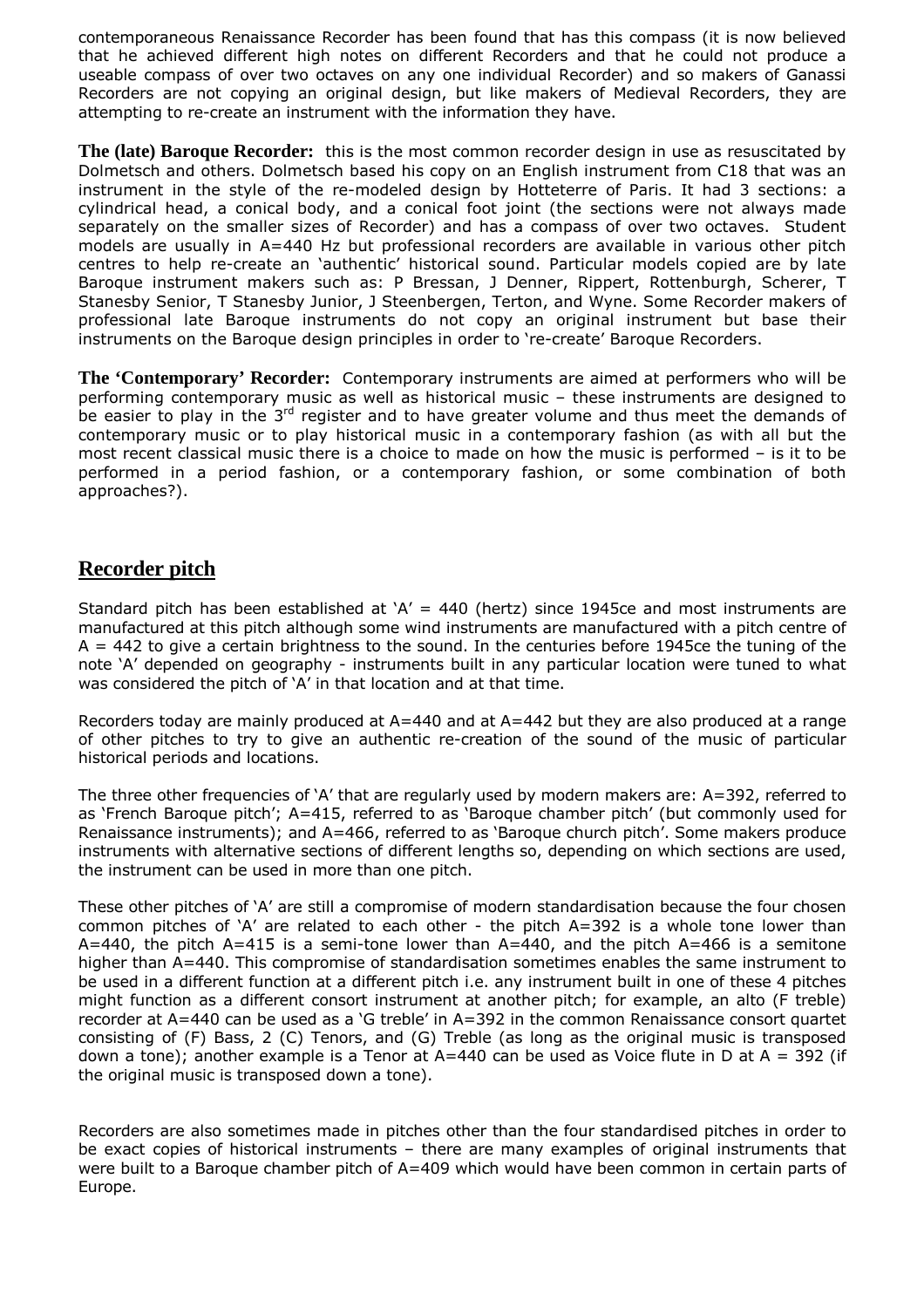#### **Recorder temperament**

Temperament is a very complex issue but put *very* simply it is the relative size of each semitone going up a chromatic scale. Since 1917 the vast majority of (Western European) instruments have been tuned to the 'equal tempered' scale (also called 'equal temperament') - this means that as the instrument is played from its lowest note to its highest note each semitone step *sounds* the same size. Prior to 1917 many instruments were tuned to various *unequal* tempered scales; this meant some semitones sounded 'bigger' or 'smaller' than others. The advantage of the various unequal tempered scales (e.g. mean-tone temperament) is that when different notes are played together in consort the combination of the notes sounds more harmonious than when using equal temperament; the disadvantage is that this effect is only heard in certain 'home' keys and the further away from these keys the music moves the less the effect is heard, and in distant keys the music sounds out of tune! The more a piece of (harmonic) music moves away from the home keys (of the instrument), and the more chromatic it becomes, the more equal temperament is required to avoid notes sounding out of tune.

The temperaments used to tune Recorders can be loosely divided to match the three common types of Recorder: Renaissance, Baroque, and Contemporary. Renaissance instruments (copies) are likely to be tuned to forms of unequal temperament that enables them to sound good when playing the music of the period (although they would sound out of tune when accompanied by a modern piano). Baroque Recorders (copies) use forms of unequal temperament that are closer to equal temperament – with practice it is possible for the player to play in tune with a modern piano but it is also possible to move away from equal temperament when playing in a consort. Contemporary Recorders are tuned to equal temperament; they are best suited for playing along with other equal tempered instruments (such as Piano) and for playing music from the Romantic period onwards.

#### **Descant and Treble fingering, transposition and Recorder consorts**

Traditionally the Recorder has not been treated as a transposing instrument, this is because historically all players were expected to use the same score and be freely able to switch from one size of instrument to another (without transposed scores being required). This tradition has continued with the modern Recorder family of F/C instruments. The player always refers to the note by its sounding name (although they may be transposing an Octave up or down). All F/C Recorders are therefore 'in  $C'$  – that is when the player refers to the note as C they are actually playing the note C.

Modern F/C Baroque Recorders (except Garklein and Piccolino) generally use the same basic pattern of fingering from the lowest note to the highest note (although a Recorder player will also know many alternate fingerings of notes to deal with the quirks of individual instruments). If the pattern starts with the lowest note (7 fingers) sounding C – this is referred to as Descant fingering and the player refers to the lowest note as C, if the pattern starts with the lowest note (7 fingers) sounding F – this is referred to as Treble fingering and the players refers to the lowest note as F. In contrast other woodwind instruments would transpose, for example: in the family of F/C Saxophones the fingering pattern is based on 7 fingers = Low C regardless of whether this note sounds C or F; if the note actually sounds F then the instrument is said to be a transposing instrument 'in F'.

Today's serious player needs to be able to read Descant and Treble fingering in the treble clef and in the Bass clef if they want to be able to play the whole family of modern F/C Recorders.

Historically Recorders have been made with various different lowest notes including D, Eb, G, A and Bb. Some of these Recorders were used in Recorder consorts and some were used in mixed ensembles or to accompany voices, in either case the player was expected to read a non-transposed score. In their own times a Recorder player would have been limited to the sets of instruments used in their locality and historical period, in contrast today's player has access to many more instruments and learning each of the fingering patterns for differently pitched instruments is very demanding so some players do use transposition for Recorders outside the modern F/C family: when transposing, the Tenor (Descant) fingering is considered the fundamental fingering naming system (with 7 fingers sounding C in concert pitch) and transposed scores are created for all other instruments except those with Treble (F) fingering.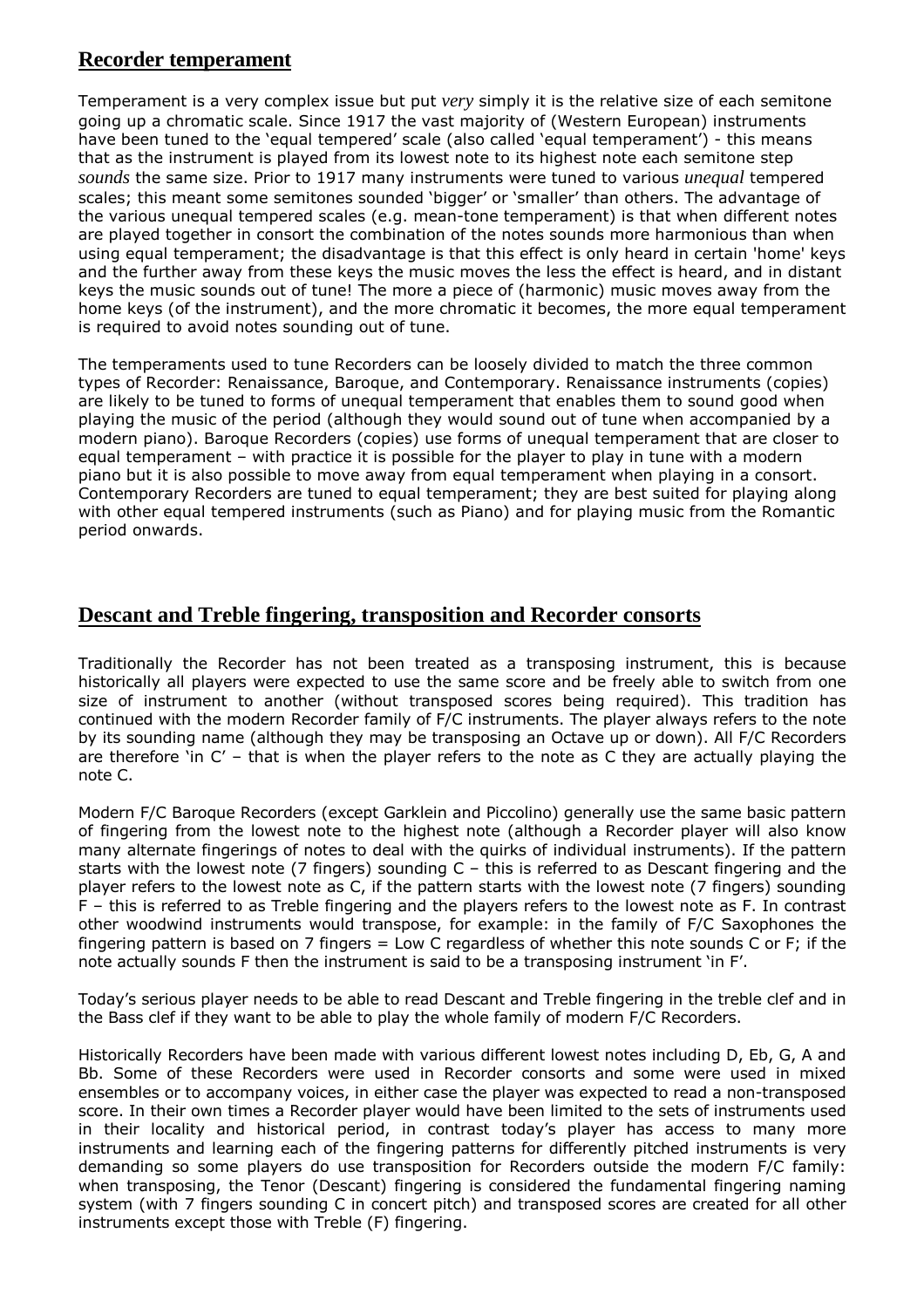A common structure of historical consort was based on the (F) Treble Recorder (lowest note F), it consisted of the Treble recorder; the 3<sup>rd</sup> flute (meaning Recorder) with the lowest note being A; the 4<sup>th</sup> flute (again meaning Recorder) with the lowest note being Bb, the 5<sup>th</sup> flute (again meaning Recorder) with the lowest note being C (the descant Recorder); the  $6<sup>th</sup>$  flute (again meaning Recorder) with the lowest note being D; and the Octave flute (the Sopranino Recorder) with the lowest note being F an octave above the Treble Recorder's lowest note. Although these instruments are based on the Treble Recorder they are referred to as Soprano (Descant) recorders because of their range of notes (except the Sopranino). If using transposition the  $3^{rd}$ , 4<sup>th</sup>, and 6<sup>th</sup> flutes (actually Recorders) would be transposed.

Another commonly occurring Recorder is what is referred to now as the Alto in G (Treble with lowest note G) which was part of a Renaissance consort consisting of Bass (lowest note F), 2 Tenors (lowest note C), and the G alto (treble - lowest note G). Also commonly found was an instrument that is now referred to as a Tenor in Bb – this was the Tenor  $4<sup>th</sup>$  flute (Recorder) lowest note Bb - a 4<sup>th</sup> up from the Bass (lowest note F) and part of another consort structure. Finally, the 'Voice flute' was popular for accompanying the voice; it was a D Tenor Recorder (lowest note D) and was used in Low Baroque pitches where the range of the instrument would have matched the Soprano singing voice (whereas at modern A=440 pitch the modern Tenor [lowest note C] now corresponds with the soprano singing voice).

## **English and German fingering**

The conventional design of the Baroque recorder has front tone-hole number 4 smaller than front tone-hole number 5, and such a Recorder uses (late) Baroque fingering (also known as 'English' fingering because of the English role in resuscitating the instrument), this fingering is standard across modern and historical (late) Baroque Recorders. However, in the early part of the twentieth century a recorder was developed which had front tone-hole number 5 smaller than front tone-hole number 4, and this allowed for an apparently simpler fingering of F – this is called 'German' fingering. This change in design caused many other chromatic notes to be badly out of tune and the instrument, although popular in the 1930s, became obsolete in the 1950s as the Recorder began to be treated more seriously and the limitations of German fingering became more widely appreciated, however some instruments are still made with this fingering.

## **The modern F/C Recorder family**

Below is a list of Recorders from smallest to the largest.

| Piccolino<br>(F) | -6 fingers sounds G; lowest note F referred to as F (sounding F6 two octaves<br>higher than written). Experimental instrument - to enable the player to cover the<br>holes, the holes are not in a linear sequence                                                                                                                                             |
|------------------|----------------------------------------------------------------------------------------------------------------------------------------------------------------------------------------------------------------------------------------------------------------------------------------------------------------------------------------------------------------|
| Garklein<br>(C)  | -6 fingers sounds D; lowest note C referred to as C (sounding C6 two octaves above<br>middle C); usually scored 2 octaves lower than sounding but sometimes 1 octave<br>lower than sounding. Barely has 2 octave range and standard fingering does not<br>always work so Sopranino preferred unless a particular passage of music is easier on<br>the Garklein |
| Sopranino<br>(F) | -6 fingers sounds G; lowest note F referred to as F (sounding F5 one octave higher<br>than written). Also referred to as the 'Octave Recorder' in consorts based around the<br>Treble recorder                                                                                                                                                                 |
| Descant<br>(C)   | -6 fingers sounds D; lowest note C referred to as C (sounding C5, 1 octave higher<br>than written). Also called 'Soprano' although its range is an octave higher than the<br>Soprano voice and other Soprano instruments. Also exists as the 'fifth flute' in<br>consorts based on the Treble recorder                                                         |